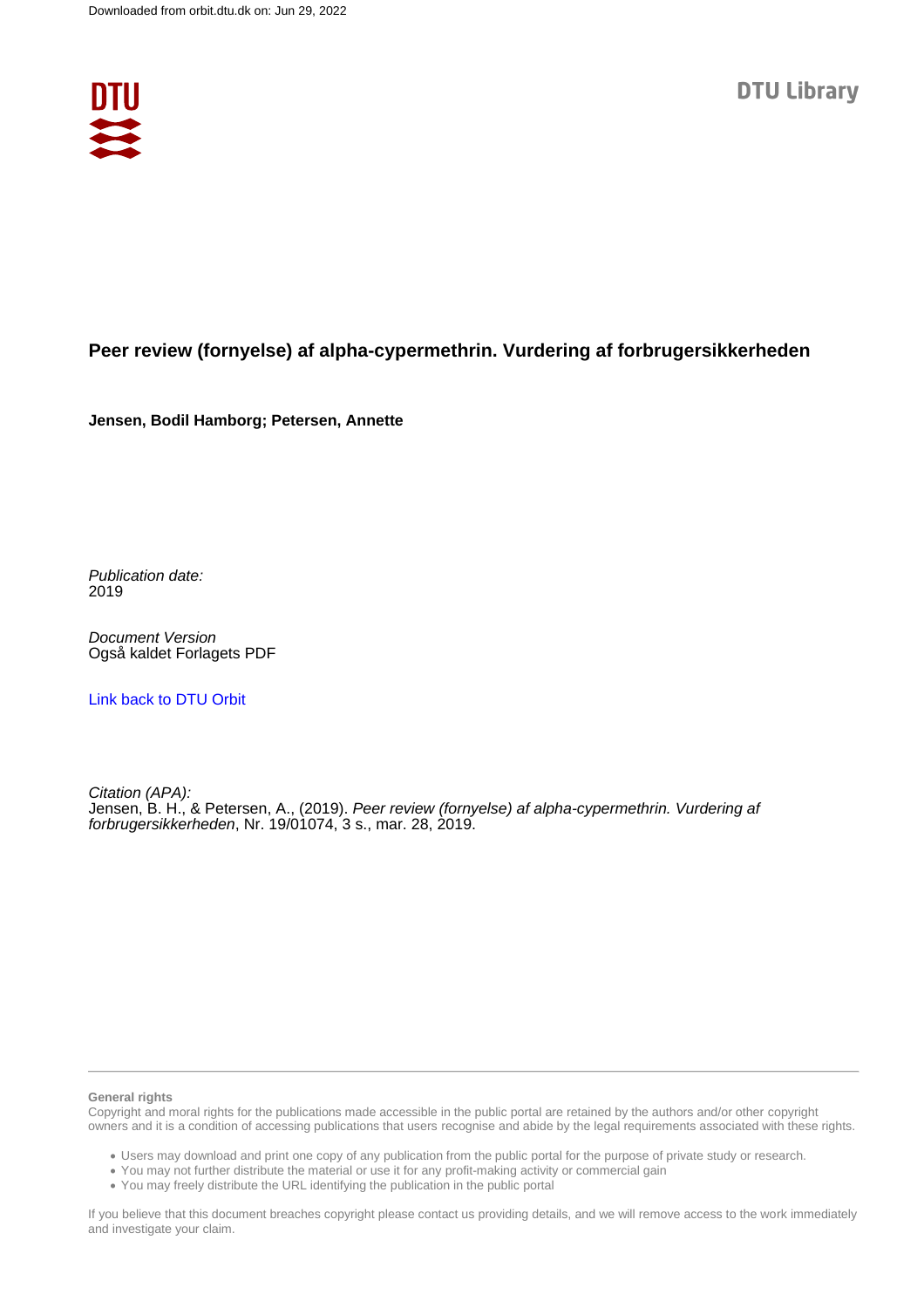

#### **NOTAT**

**Til** Fødevarestyrelsen

**Vedr.** Peer review (fornyelse) af alpha-cypermethrin. Vurdering af forbrugersikkerheden

**Fra** Fødevareinstituttet 28. marts 2019

J.nr 19/01074 bhje/annp

### **Forespørgsel**

I forbindelse med EFSA´s konklusionsrapport: Peer review of the pesticide risk assessment of the active substance, alpha-cypermethrin, 2018 er Fødevareinstituttet blevet spurgt: Om de nævnte concerns eller mangler giver anledning til, at stoffet for så vidt angår forbrugersikkerheden, ikke bør gives fornyet godkendelse.

#### **Konklusion**

Alpha-cypermethrin er til fornyet godkendelse som insekticid med repræsentative brug i cerealier, raps, salat, kinakål, grønkål og på agurker og courgette i væksthus.

Der er ikke problemer med det kroniske indtag, idet den udgør 67% af ADI for de repræsentative brug. Derimod udgør det akutte indtag for agurker og courgetter henholdsvis 131% og 104% af ARfD og for grønkål og salat henholdsvis 2541% og 1248% af ARfD. Der er derimod ikke overskridelser af det akutte indtag for korn og raps.

Det vurderes, at da der er overskridelser af den akutte referencedosis for agurker, courgetter, grønkål og salat, kan disse afgrøder ikke længere være omfattet af de repræsentative brug.

Det vurderes, at alpha-cypermethrin kan blive godkendt med repræsentative brug i korn og raps, hvis

- 1. Evalueringen af de konfirmative data for metabolitterne 3-PBA og 4-OH-PBA viser, at disse ikke er genotoksiske,
- 2. Der fremsendes yderligere oplysninger om den relative toksicitet af de individuelle isomerer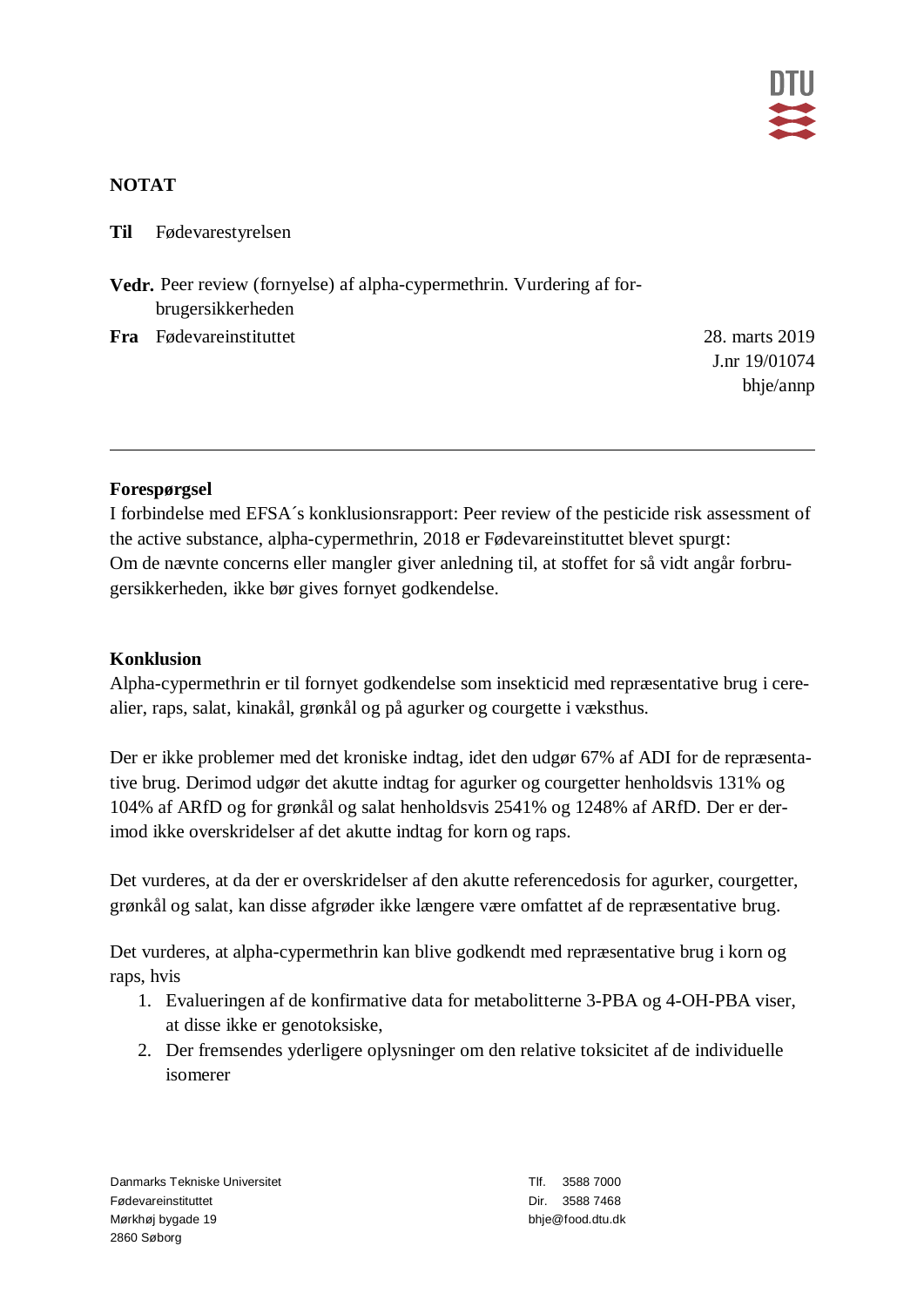

**Baggrund for konklusion vedr. vurdering af, om de nævnte concerns eller mangler giver anledning til, at alpha-cypermethrin for så vidt angår forbrugersikkerheden, ikke bør gives fornyet godkendelse.** 

 $ADI = 0,00125$  mg/kg lgv/dag (tidligere 0,015 mg/kg lgv/dag) ARfD= 0,00125 mg/kg lgv (tidligere 0,04 mg/kg lgv/dag)

Repræsentative brug omfatter brug som insekticid på cerealier, raps, salat, bladkål og på agurker og courgette i væksthus.

Risikovurderingen af indtaget kunne ikke gøres færdig, fordi restdefinitionen for risikovurdering i planter og animalske er provisorisk. Der afventes en vurdering af den relative toksicitet af de individuelle cypermethrin isomerer samt undersøgelser for om metabolitter, der indeholder 3-phenoxybenzoyl, herunder 3-PBA og 4-OH-PBA er genotoksiske. Metabolitter der indeholder 3-phenoxybenzoyl dannes også ved brug af lambda-cyhalothrin, og en vurdering af om disse metabolitter er genotoksiske afventer vurderingen af konfirmative data for lambdacyhalothrin. Ligeledes mangler der restforsøg for agurker, grønkål, salat og byg.

### Fra EFSAs opinion om fornyelse:

*The residue definition for monitoring was limited to 'cypermethrin including other mixtures of constituent isomers (sum of isomers)' as a valid marker of the total residues in all crop groups*

*The residue definition for risk assessment was 'cypermethrin including other mixtures of constituent isomers (sum of isomers)'*

Consumer risk assessment

- *No chronic intake concern was identified using the MRL proposals for the representative uses and for animal commodities (theoretical maximum daily intake (TMDI): 67% of ADI, Dutch child).*
- *An acute intake concern was however identified for cucumbers (IESTI: 131% of ARfD, Dutch child), courgettes (IESTI: 104% of ARfD, UK toddler), kales (IESTI: 2,541% of ARfD, Dutch child) and for lettuces (IESTI:1,248% of ARfD, German child). Acute intakes of milk and milk products for vulnerable consumer groups are very close to the ARfD ( > 99% of ARfD for infants), applying the provisional risk assessment residue definition.*

I EFSA´s opinion for fornyelse angiver EFSA følgende datamangler:

 *Further assessment of the genotoxic potential of the metabolites 3-PBA and 4-OH-PBA (common with lambda-cyhalothrin) (relevant to all representative uses evaluated; submission date proposed by the applicant: unknown; see Section 2).*